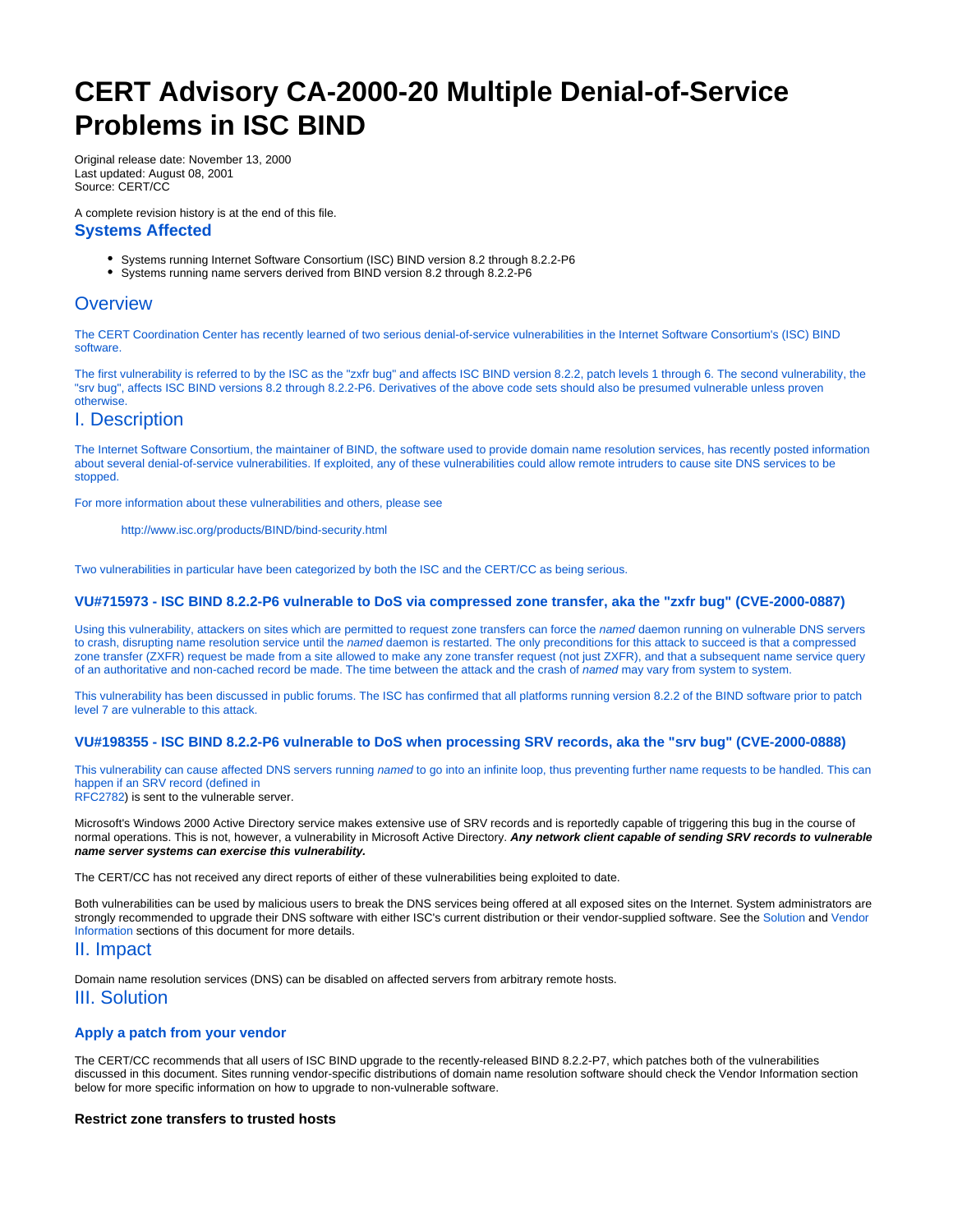If it is not possible to immediately upgrade systems affected by the "zxfr bug", the ISC suggests not allowing zone transfers from untrusted hosts. This action, however, will not mitigate against the effects of an attack using the "srv bug".

Although it has been reported that not allowing recursive queries may help mitigate against the "zxfr" vulnerability, ISC has indicated that this is not the case.

# Appendix A. Vendor Information **The Internet Software Consortium**

For the latest information regarding these vulnerabilities, please consult the ISC web site at:

<http://www.isc.org/products/BIND/bind-security.html>

# **Caldera**

Our advisory is available at:

<http://www.calderasystems.com/support/security/advisories/CSSA-2000-040.0.txt> Updated packages are available from

OpenLinux Desktop 2.3

<ftp://ftp.calderasystems.com/pub/updates/OpenLinux/2.3/current> 9d8429f25c5fb3bebe2d66b1f9321e61 RPMS/bind-8.2.2p7-1.i386.rpm 0e958eb01f40826f000d779dbe6b8cb3 RPMS/bind-doc-8.2.2p7-1.i386.rpm 866ff74c77e9c04a6abcddcc11dbe17b RPMS/bind-utils-8.2.2p7-1.i386.rpm 6a545924805effbef01de74e34ba005e SRPMS/bind-8.2.2p7-1.src.rpm

OpenLinux eServer 2.3

<ftp://ftp.calderasystems.com/pub/updates/eServer/2.3/current> 379c4328604b4491a8f3d0de44e42347 RPMS/bind-8.2.2p7-1.i386.rpm b428b824c8b67f2d8d4bf53738a3e7e0 RPMS/bind-doc-8.2.2p7-1.i386.rpm 28311d630281976a870d38abe91f07fb RPMS/bind-utils-8.2.2p7-1.i386.rpm 6a545924805effbef01de74e34ba005e SRPMS/bind-8.2.2p7-1.src.rpm

#### OpenLinux eDesktop 2.4

<ftp://ftp.calderasystems.com/pub/updates/eDesktop/2.4/current> c37b6673cc9539e592013ac114846940 RPMS/bind-8.2.2p7-1.i386.rpm bbe0d7e317fde0d47cba1384f6d4b635 RPMS/bind-doc-8.2.2p7-1.i386.rpm 5c28dd5641a4550c03e9859d945a806e RPMS/bind-utils-8.2.2p7-1.i386.rpm 6a545924805effbef01de74e34ba005e SRPMS/bind-8.2.2p7-1.src.rpm

#### **Compaq Computer Corporation**

SOURCE: Compaq Services Software Security Response Team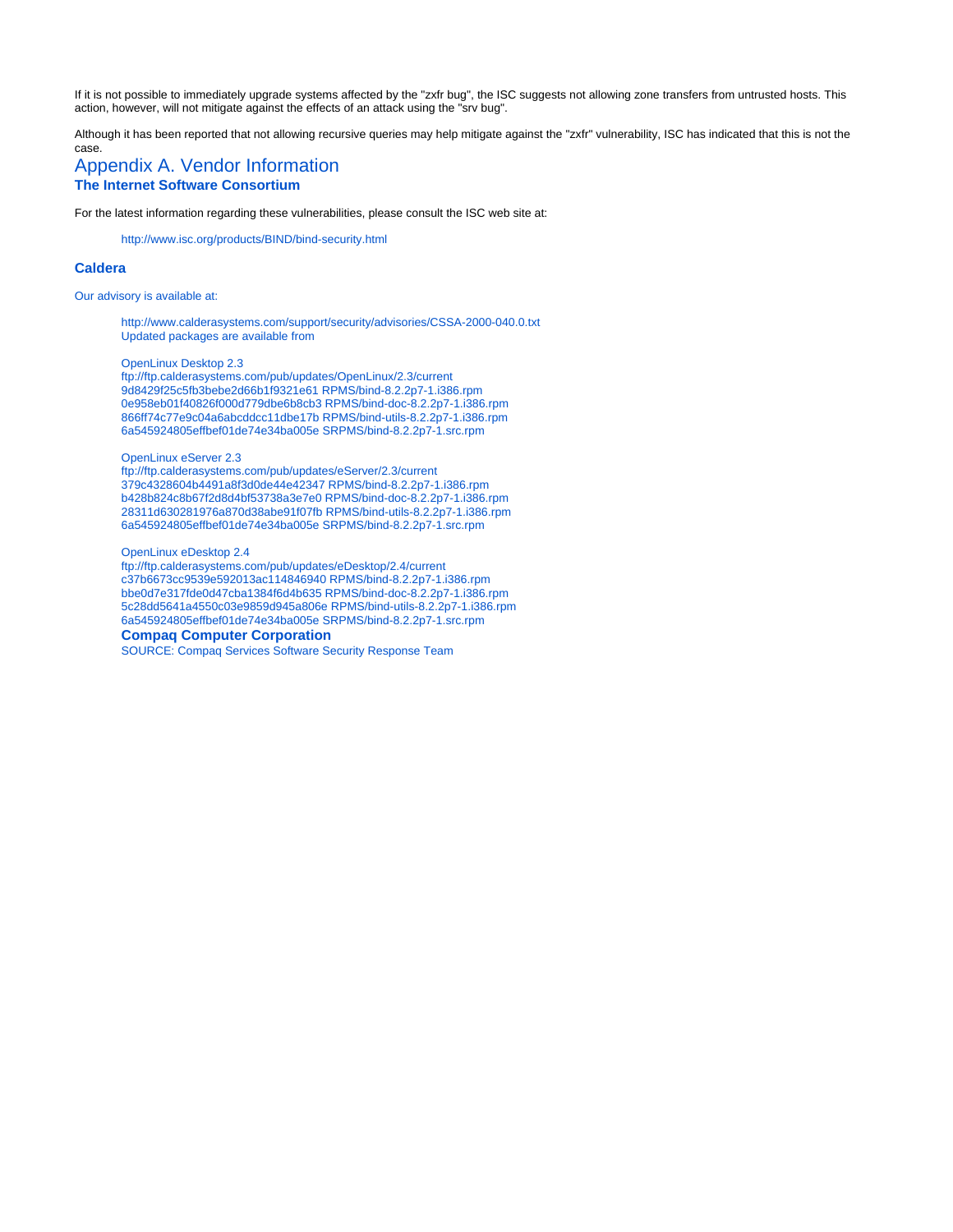```
......................................................................
 COMPAQ COMPUTER CORPORATION
                          ......................................................................
  CERT-2000-20 - BIND 8 The "zxfr bug" 
                                X-REF: SSRT1-38U, CERT-2000-20
......................................................................
      Compaq Tru64 UNIX V5.1
                                    patch: SSRT1-66U_v5.1.tar.Z 
        Compaq Tru64 UNIX V5.0 & V5.0a -
 V5.0 patch: SSRT1-68U_v5.0.tar.Z 
 V5.0a patch: SSRT1-68U_v5.0a.tar.Z 
       Compaq Tru64 UNIX V4.0D/F/G - Not Vulnerable<br>TCP/IP Services for Compaq OpenVMS - Not Vulnerable
       TCP/IP Services for Compaq OpenVMS
......................................................................
CERT02000-20 - BIND 8 The "srv bug" 
                              X-REF: SSRT1-38U, CERT CA2000-20
......................................................................
      Compaq Tru64 UNIX V5.1
                                     patch: SSRT1-66U_v5.1.tar.Z 
        Compaq Tru64 UNIX V5.0 & V5.0a -
 V5.0 patch: SSRT1-68U_v5.0.tar.Z 
 V5.0a patch: SSRT1-68U_v5.0a.tar.Z 
       Compaq Tru64 UNIX V4.0D/F/G - Not Vulnerable<br>
TCP/ID Services for Compaq OpenVMS - Not Vulnerable
       TCP/IP Services for Compaq OpenVMS
```
 Compaq will provide notice of the completion/availability of the patches through AES services (DIA, DSNlink FLASH), the Security mailing list, and be available from your normal Compaq Support channel. You may subscribe to the Security mailing list at:

<http://www.support.compaq.com/patches/mailing-list.shtml>

# **Conectiva**

Please see Conectiva Linux Security Announcement CLSA-2000:339 at:

<http://listserv.securityportal.com/SCRIPTS/WA-SECURITYPORTAL.EXE?A1=ind0011&L=linux-security#27>

Note: Conectiva Linux Security Announcement CLSA-2000:338, also regarding this issue, had a packaging error in it. Users who downloaded updates based on CLSA-2000:338 should see CLSA-2000:339 for further information. **Debian**

Please see Debian Security notice 20001112, bind at:

<http://www.debian.org/security/2000/20001112>

### **FreeBSD**

All versions of FreeBSD after 4.0-RELEASE (namely 4.1-RELEASE, 4.1.1-RELEASE and the forthcoming 4.2-RELEASE) are not vulnerable to this bug since they include versions of BIND 8.2.3. FreeBSD 4.0-RELEASE and earlier are vulnerable to the reported problems since they include an older version of BIND, and an update to a non-vulnerable version is scheduled to be committed to FreeBSD 3.5.1-STABLE in the next few days.

[CERT/CC Addendum: FreeBSD has published an advisory regarding this issue at <ftp://ftp.FreeBSD.org/pub/FreeBSD/CERT/advisories/FreeBSD-SA-01:10.bind.asc>] **Fujitsu**

Fujitsu's UXP/V is not vulnerable to these bugs because we support a different version of BIND. **Hewlett-Packard**

HP is vulnerable to the SRV issue and patches are available, see HP Security Bulletin #144.

[CERT/CC Addendum: To locate this HP Security Bulletin online, please visit <http://itrc.hp.com> and search for "HPSBUX0102-144". Please note that registration may be required to access this document.] **IBM**

IBM has reported to the CERT/CC that AIX is vulnerable to the bugs described in this document. IBM initially released an e-patch in APAR IY14512.

IBM has posted an e-fix for the BIND denial-of-service vulnerabilities to [ftp.software.ibm.com/aix/efixes/security](ftp://aix.software.ibm.com/aix/efixes/security/named8_DoS_efix.tar.Z). See the [README](ftp://aix.software.ibm.com/aix/efixes/security/README) file in this ftp directory for additional information.